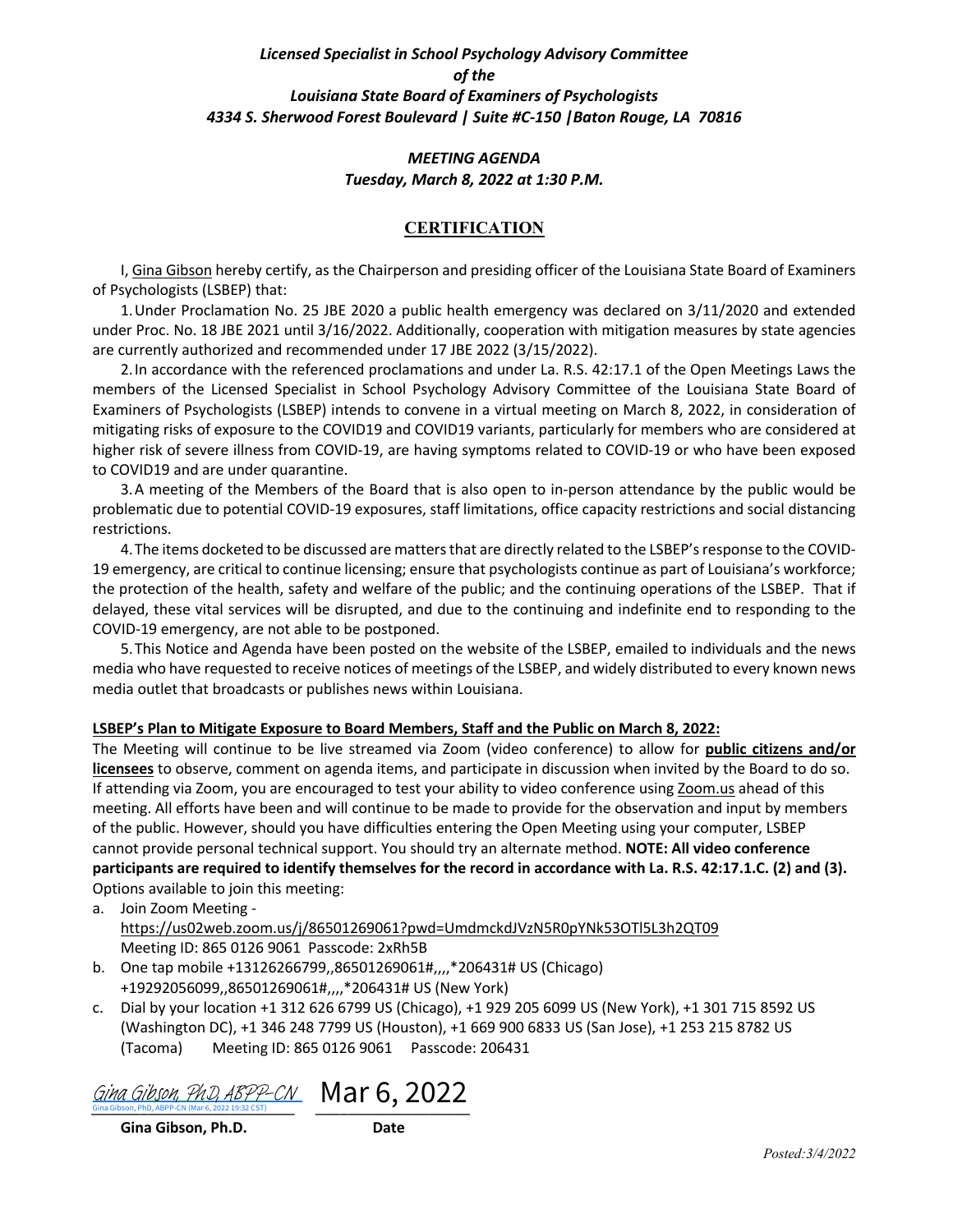### *Licensed Specialist in School Psychology Advisory Committee of the Louisiana State Board of Examiners of Psychologists 4334 S. Sherwood Forest Boulevard | Suite #C-150 |Baton Rouge, LA 70816*

#### *MEETING AGENDA Tuesday, March 8, 2022 at 1:30 P.M.*

1:30 p.m. Call to Order Review and Approval of Agenda Review and Approval of Minutes of December 7, 2021.

#### Open Meeting

#### **Discussion Items:**

- 1. Report and Update on online LSSP Jurisprudence Examination.
- 2. Update on 2022 Regular Legislative Session
- 3. Future Committee Meetings
- 4. Call for Nominations to fill the upcoming vacancy of a Licensed Psychologist LSSP Committee seat, occurring on July 1, 2022.
- 2:00 p.m. EXECUTIVE SESSION: Applicant Review Executive Session motions to be made and discussed in open meeting.
- 2:30 p.m. Adjourn